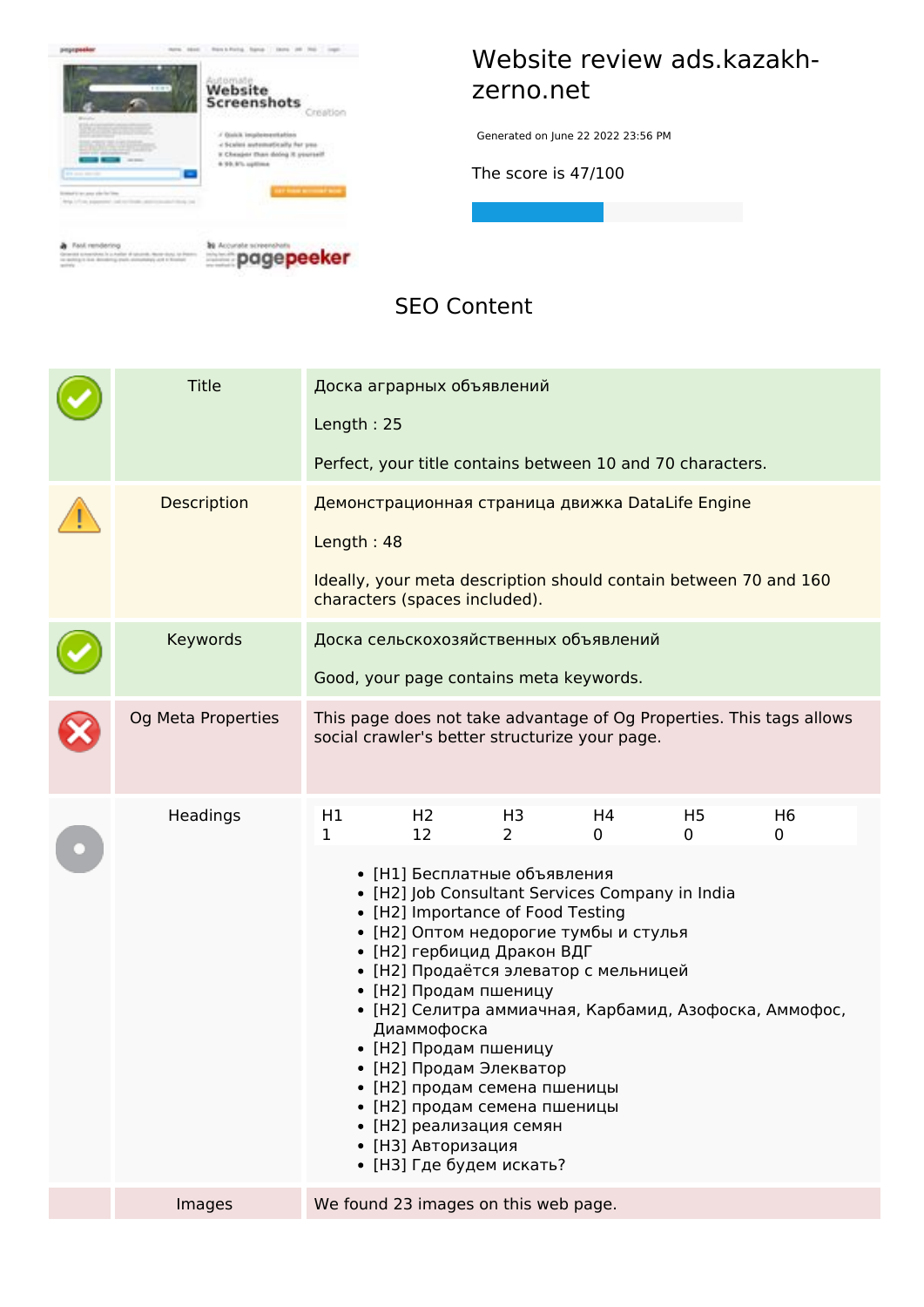#### **SEO Content**

|                        | 22 alt attributes are empty or missing. Add alternative text so that<br>search engines can better understand the content of your images. |
|------------------------|------------------------------------------------------------------------------------------------------------------------------------------|
| <b>Text/HTML Ratio</b> | Ratio: 21%<br>Good, this page's ratio of text to HTML code is higher than 15, but<br>lower than 25 percent.                              |
| Flash                  | Perfect, no Flash content has been detected on this page.                                                                                |
| <b>Iframe</b>          | Great, there are no Iframes detected on this page.                                                                                       |

#### **SEO Links**

| <b>URL Rewrite</b>                | Good. Your links looks friendly!                          |
|-----------------------------------|-----------------------------------------------------------|
| Underscores in the<br><b>URLs</b> | Perfect! No underscores detected in your URLs.            |
| In-page links                     | We found a total of 95 links including 0 link(s) to files |
| <b>Statistics</b>                 | External Links: noFollow 0%                               |
|                                   | External Links: Passing Juice 1.05%                       |
|                                   | Internal Links 98.95%                                     |

| Anchor                                       | Type     | Juice         |
|----------------------------------------------|----------|---------------|
| Забыли?                                      | Internal | Passing Juice |
| Зерно                                        | Internal | Passing Juice |
| Сельхозоборудование, инвентарь               | Internal | Passing Juice |
| Техника для заготовки и приготовления кормов | Internal | Passing Juice |
| Техника и инвентарь для животноводства       | Internal | Passing Juice |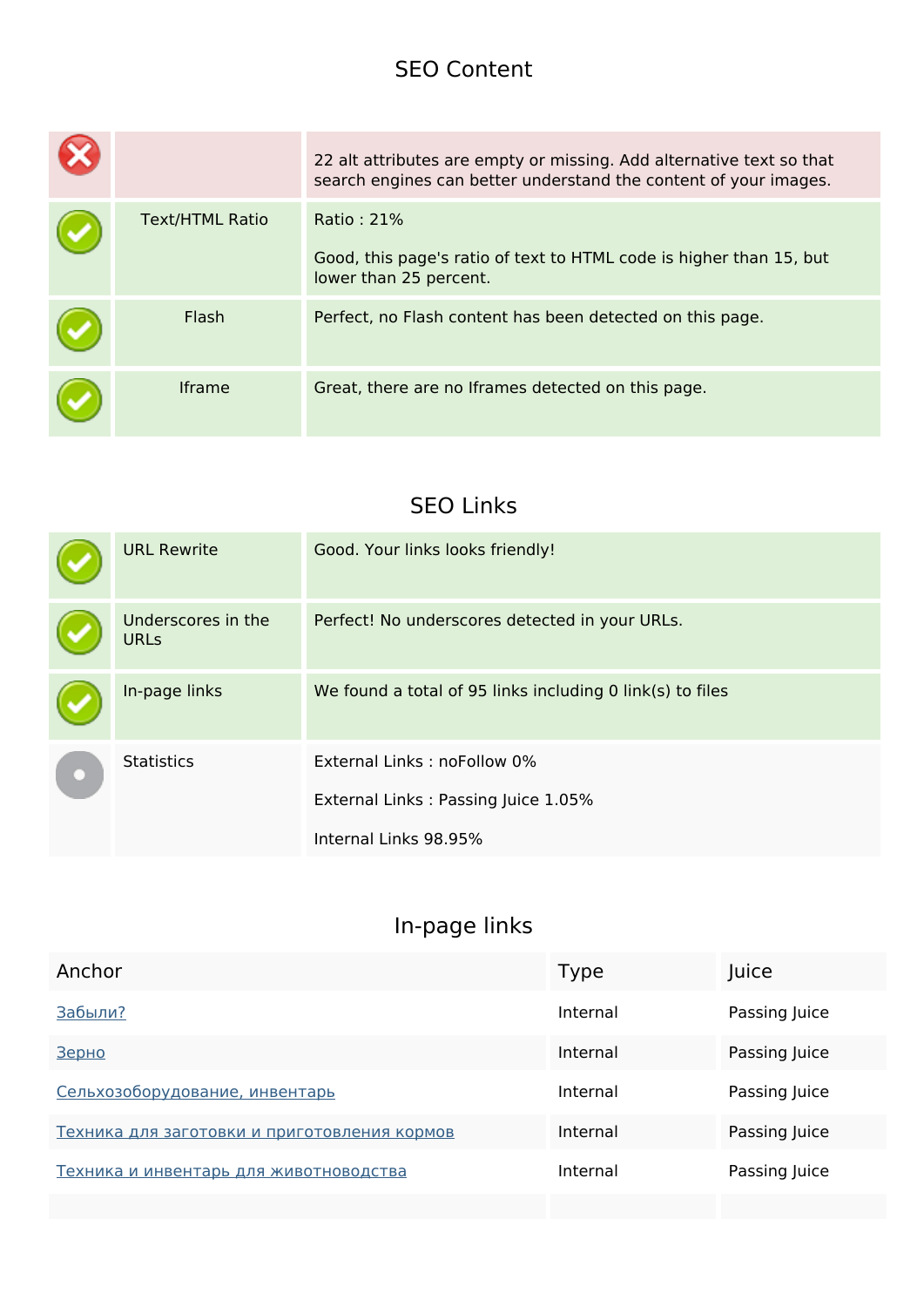| Зернобобовые                         | Internal | Passing Juice |
|--------------------------------------|----------|---------------|
| <u>Масличные</u>                     | Internal | Passing Juice |
| Разное                               | Internal | Passing Juice |
| <u>ещё</u>                           | Internal | Passing Juice |
| <u>Бахчевые</u>                      | Internal | Passing Juice |
| <u>Овощи</u>                         | Internal | Passing Juice |
| Зелень, салаты, пряности             | Internal | Passing Juice |
| Услуги для сельского хозяйства       | Internal | Passing Juice |
| Молоко                               | Internal | Passing Juice |
| Фрукты, ягоды, орехи                 | Internal | Passing Juice |
| <u>Грибы</u>                         | Internal | Passing Juice |
| Свиньи                               | Internal | Passing Juice |
| Скот, лошади                         | Internal | Passing Juice |
| Птица, молодняк, яйца                | Internal | Passing Juice |
| Кроли, пушные звери                  | Internal | Passing Juice |
| Семена, саженцы и посевные материалы | Internal | Passing Juice |
| Пчелы, мед, оборудование             | Internal | Passing Juice |
| Рыба, раки и морепродукты            | Internal | Passing Juice |
| Мясо, в т.ч. живым весом             | Internal | Passing Juice |
| Яйца столовые                        | Internal | Passing Juice |
| Продукты переработки сельхозсырья    | Internal | Passing Juice |
| Удобрения и средства защиты растений | Internal | Passing Juice |
| Корма, комбикорма, добавки           | Internal | Passing Juice |
| Техника, оборудование                | Internal | Passing Juice |
| Подробнее                            | Internal | Passing Juice |
| Подробнее                            | Internal | Passing Juice |
| Подробнее                            | Internal | Passing Juice |
| Подробнее                            | Internal | Passing Juice |
|                                      |          |               |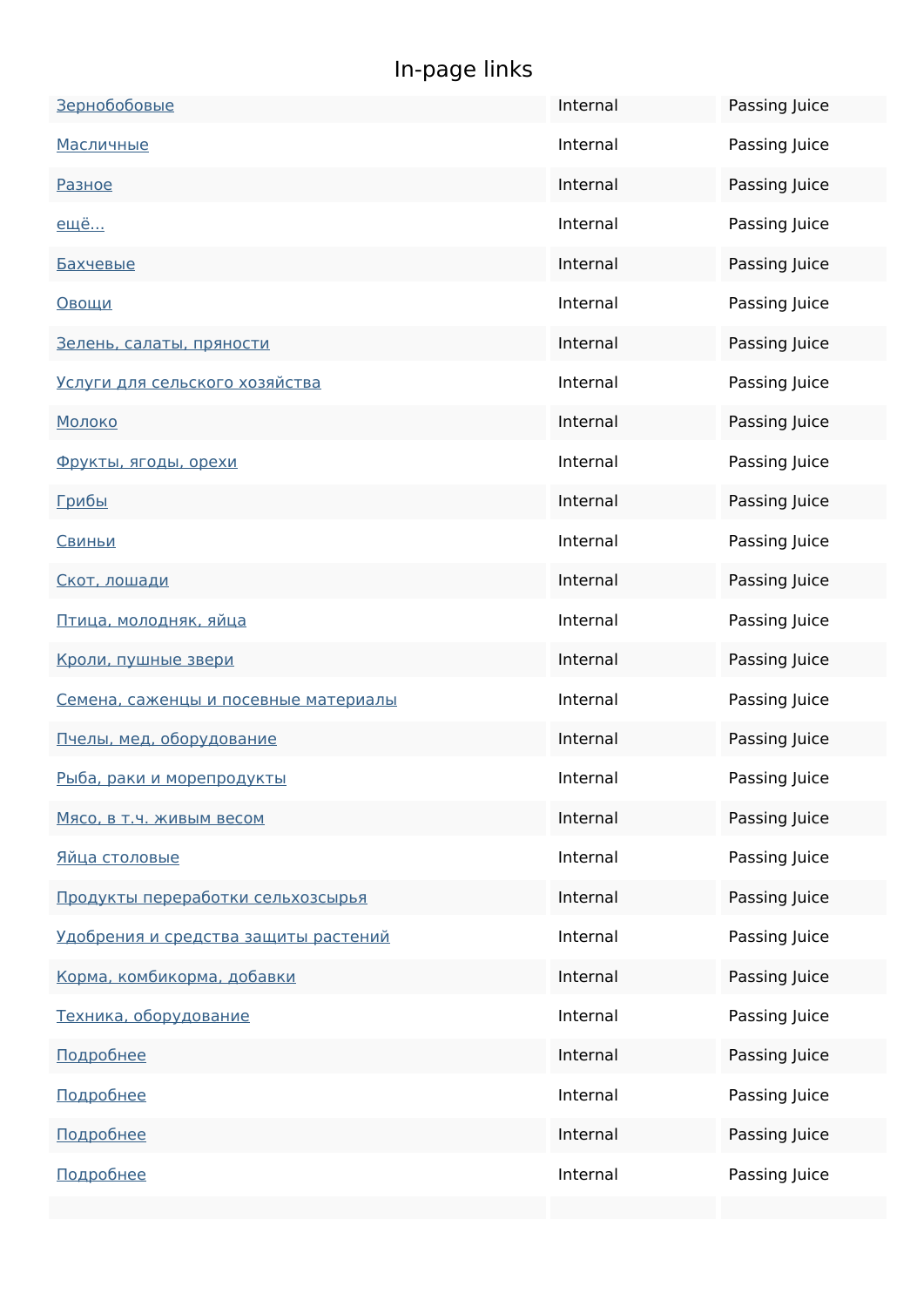| Подробнее                   | Internal | Passing Juice |
|-----------------------------|----------|---------------|
| Подробнее                   | Internal | Passing Juice |
| Подробнее                   | Internal | Passing Juice |
| Подробнее                   | Internal | Passing Juice |
| Подробнее                   | Internal | Passing Juice |
| Подробнее                   | Internal | Passing Juice |
| Подробнее                   | Internal | Passing Juice |
| Подробнее                   | Internal | Passing Juice |
| $\overline{2}$              | Internal | Passing Juice |
| $\overline{3}$              | Internal | Passing Juice |
| $\overline{4}$              | Internal | Passing Juice |
| $\overline{5}$              | Internal | Passing Juice |
| 6                           | Internal | Passing Juice |
| $\mathcal{I}$               | Internal | Passing Juice |
| 8                           | Internal | Passing Juice |
| 9                           | Internal | Passing Juice |
| 10                          | Internal | Passing Juice |
| 45                          | Internal | Passing Juice |
| дозатор в мешки             | Internal | Passing Juice |
| зерно                       | Internal | Passing Juice |
| зерновые                    | Internal | Passing Juice |
| зерновые бобовые культуры   | Internal | Passing Juice |
| зерновые и бобовые культуры | Internal | Passing Juice |
| зерновые культуры           | Internal | Passing Juice |
| калибровка                  | Internal | Passing Juice |
| <b>ВИНИД</b>                | Internal | Passing Juice |
| <u>масличные</u>            | Internal | Passing Juice |
| оборудование                | Internal | Passing Juice |
|                             |          |               |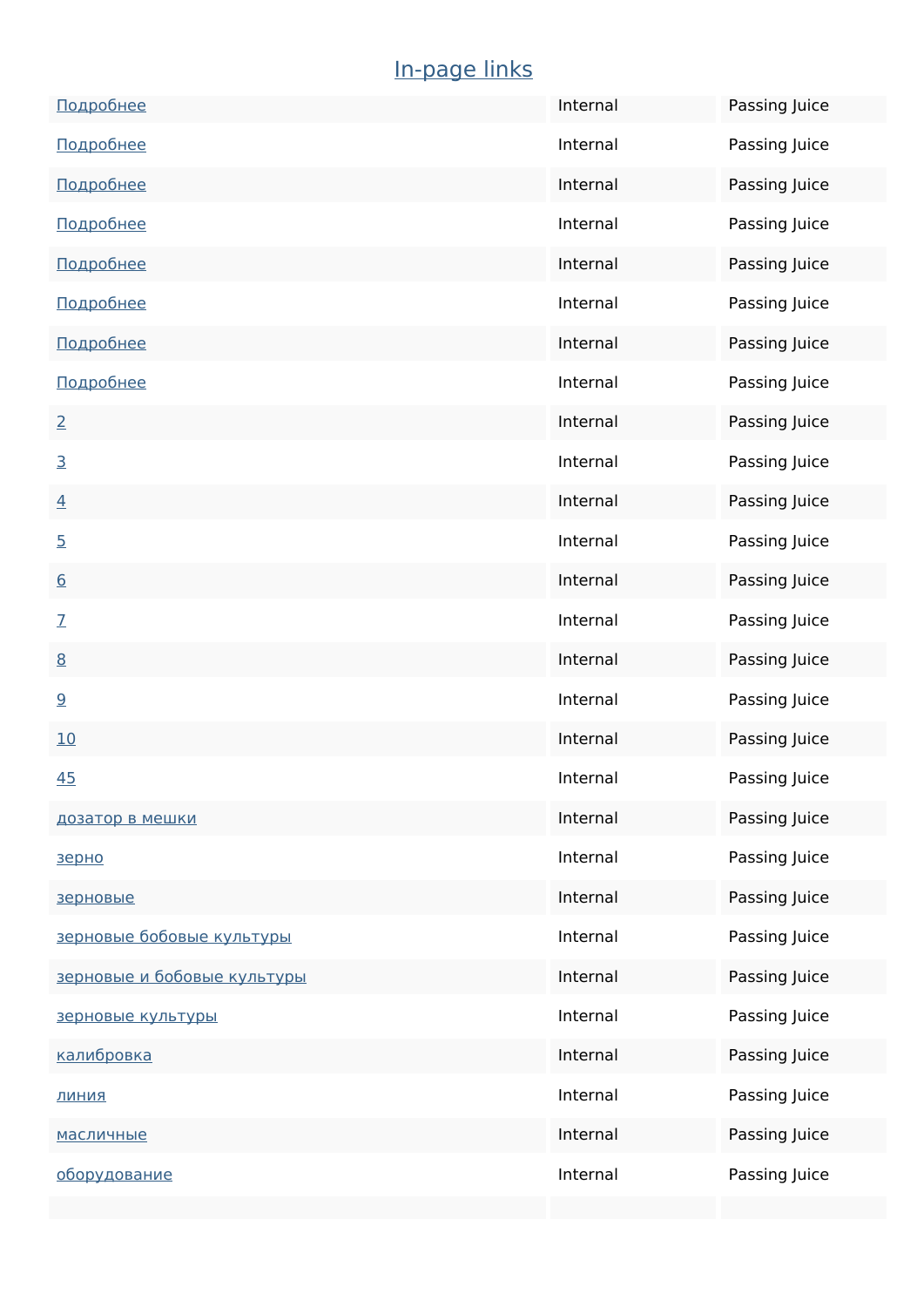| оборудование для очистки                         | Internal | Passing Juice |
|--------------------------------------------------|----------|---------------|
| оборудование для переработки гречихи             | Internal | Passing Juice |
| оборудование для переработки овса                | Internal | Passing Juice |
| оборудование для переработки семян конопли       | Internal | Passing Juice |
| оборудование линия для очистки                   | Internal | Passing Juice |
| оборудование линия для переработки гречихи       | Internal | Passing Juice |
| оборудование линия для переработки овса          | Internal | Passing Juice |
| оборудование линия для переработки семян конопли | Internal | Passing Juice |
| <u>обработка</u>                                 | Internal | Passing Juice |
| <u>очистка</u>                                   | Internal | Passing Juice |
| переработка                                      | Internal | Passing Juice |
| подсолнечник                                     | Internal | Passing Juice |
| <u>подсолнечника</u>                             | Internal | Passing Juice |
| производительность                               | Internal | Passing Juice |
| производство                                     | Internal | Passing Juice |
| пшеница                                          | Internal | Passing Juice |
| пшеница 3 класс                                  | Internal | Passing Juice |
| сепарации семян подсолнечника                    | Internal | Passing Juice |
| сепарация                                        | Internal | Passing Juice |
| сордировка                                       | Internal | Passing Juice |
| сортировка                                       | Internal | Passing Juice |
| сырье                                            | Internal | Passing Juice |
| фасовка в мешки                                  | Internal | Passing Juice |
| <u>шелушение</u>                                 | Internal | Passing Juice |
| <u>шелушения</u>                                 | Internal | Passing Juice |
| шелушения сепарации гречихи                      | Internal | Passing Juice |
| шелушения сепарации овса                         | Internal | Passing Juice |
| шелушения сепарации семян подсолнечника          | Internal | Passing Juice |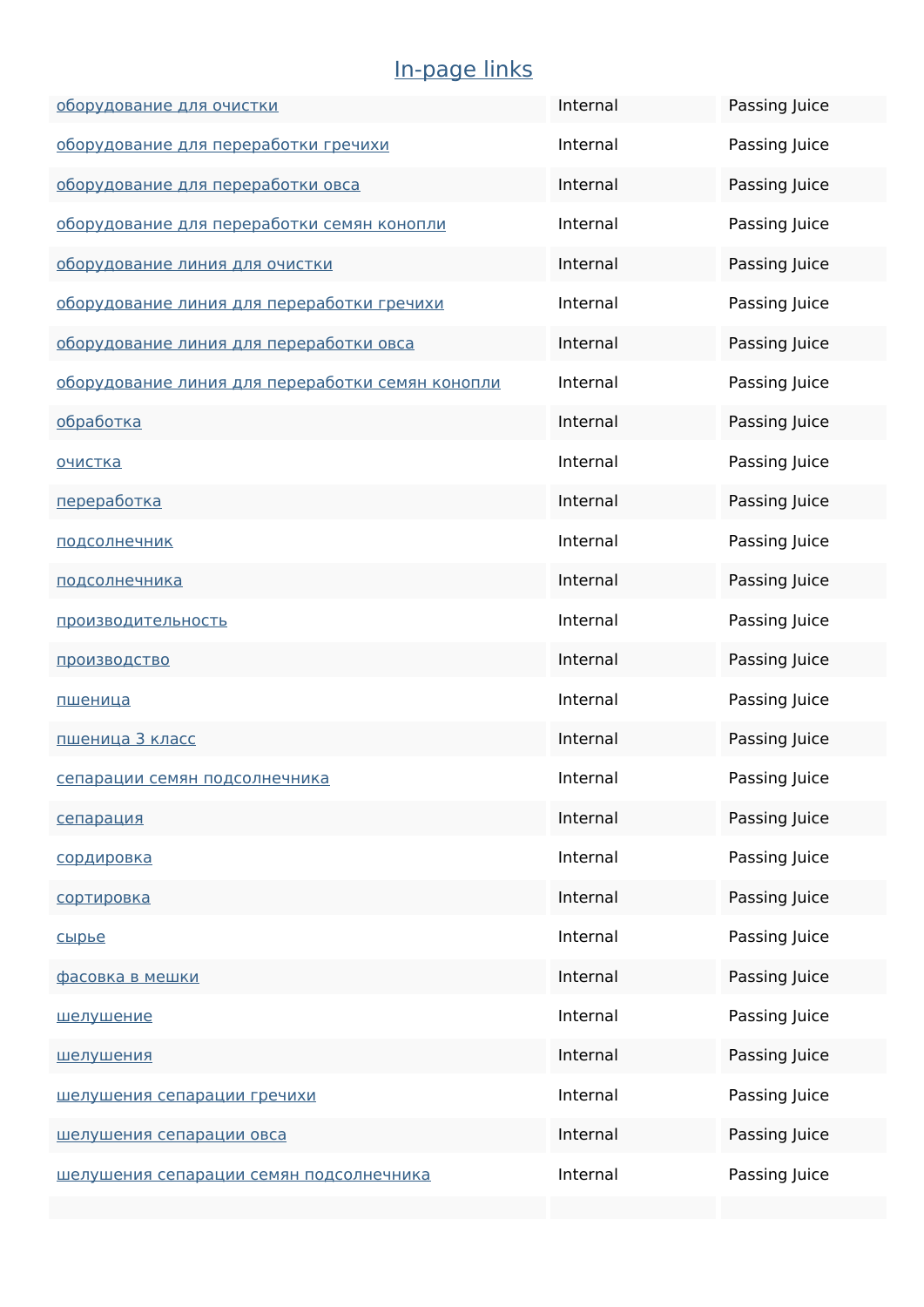| шелушения сепарации тыквенных семян | Internal | Passing Juice |
|-------------------------------------|----------|---------------|
| ЯДРО                                | Internal | Passing Juice |
| Показать все теги                   | Internal | Passing Juice |
| На главную                          | Internal | Passing Juice |
| Обратная связь                      | Internal | Passing Juice |
| Новости                             | External | Passing Juice |

### **SEO Keywords**

| Keywords Cloud | саженцы ТЕХНИКА разные ВИД аксессуары         |
|----------------|-----------------------------------------------|
|                | переработки Семена для товара<br>оборудование |

### **Keywords Consistency**

| Keyword | Content | <b>Title</b>          | Keywords | Description Headings |   |
|---------|---------|-----------------------|----------|----------------------|---|
| для     | 38      | ×                     | ×        | ×                    | × |
| вид     | 33      | $\boldsymbol{\times}$ | ×        | $\pmb{\times}$       | × |
| семена  | 32      | ×                     | ×        | ×                    |   |
| техника | 19      | ×                     | ×        | ×                    | × |
| товара  | 19      | ×                     | ×        | ×                    | × |

# **Usability**

| Url          | Domain: ads.kazakh-zerno.net<br>Length: $20$ |
|--------------|----------------------------------------------|
| Favicon      | Great, your website has a favicon.           |
| Printability | We could not find a Print-Friendly CSS.      |
| Language     | You have not specified the language.         |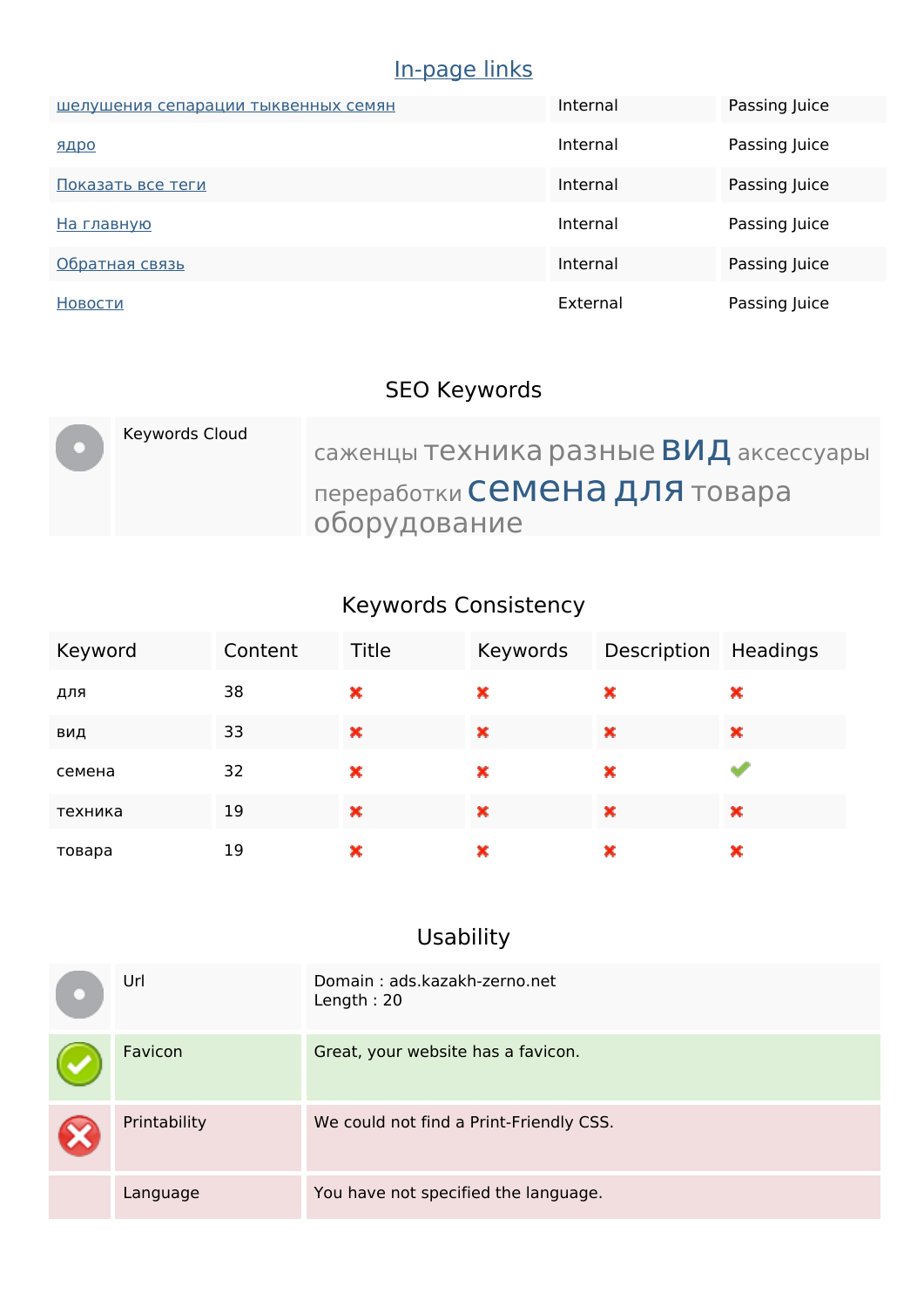### **Usability**

| $\infty$  |                    |                                                   |
|-----------|--------------------|---------------------------------------------------|
| $\propto$ | <b>Dublin Core</b> | This page does not take advantage of Dublin Core. |

#### **Document**

| Doctype                | HTML <sub>5</sub>                                                                                                                                                                                                                                                                                 |  |  |
|------------------------|---------------------------------------------------------------------------------------------------------------------------------------------------------------------------------------------------------------------------------------------------------------------------------------------------|--|--|
| Encoding               | Perfect. Your declared charset is UTF-8.                                                                                                                                                                                                                                                          |  |  |
| <b>W3C Validity</b>    | Errors: 65<br>Warnings: 11                                                                                                                                                                                                                                                                        |  |  |
| <b>Email Privacy</b>   | Warning! At least one email address has been found in the plain text.                                                                                                                                                                                                                             |  |  |
| <b>Deprecated HTML</b> | Great! We haven't found deprecated HTML tags in your HTML.                                                                                                                                                                                                                                        |  |  |
| <b>Speed Tips</b>      | Excellent, your website doesn't use nested tables.<br>Too bad, your website is using inline styles.<br>×<br>Too bad, your website has too many CSS files (more than 4).<br>×<br>Too bad, your website has too many JS files (more than 6).<br>×<br>Perfect, your website takes advantage of gzip. |  |  |

#### **Mobile**

|  | <b>Mobile Optimization</b> | × | Apple Icon        |
|--|----------------------------|---|-------------------|
|  |                            |   | Meta Viewport Tag |
|  |                            |   | Flash content     |